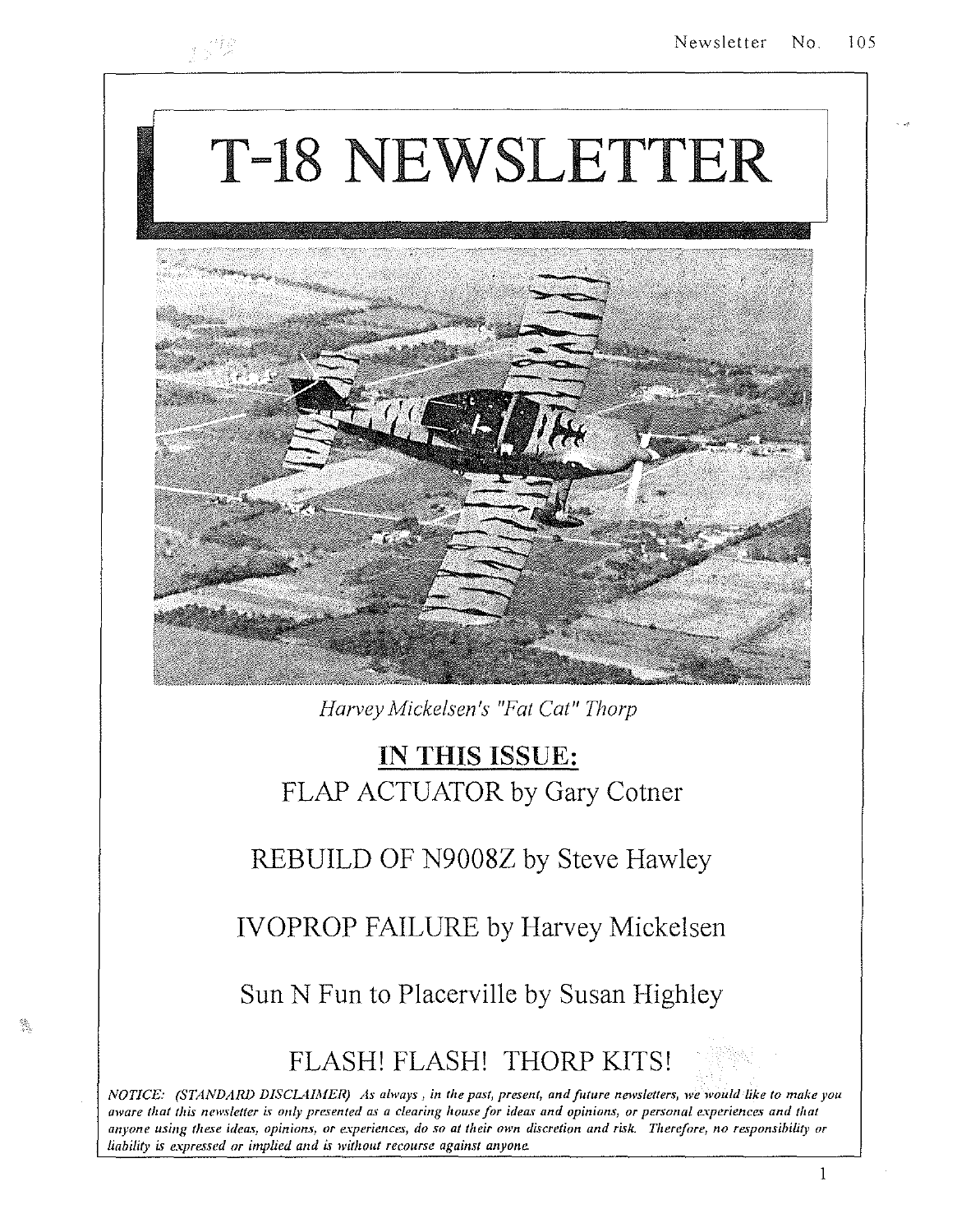

# **'1998 EVENTS!**

Sun'NFun **2nd Annual Thorp Award Dinner**  \* Trophy for the outstanding Thorp presented at Sun N Fun \* Sirloin Strip Steak & trimmings Wed, April 22, 1998 6:30 at the Sun N Fun Special Event Tent • Price \$10.00 per person. R.S.V.P. to Bill Williams c/o Sun N Fun P.O. Box 6750, Lakeland, FL 33807 by April 10, 1995

> Spring Fly-In at Coles (MTO) Matoon, Illinois June 5-6-7

Oshkosh 1998 Picnic and Forum at the Nature Center on Friday, starting at 11 :30 AM

Thorp Fly-In Placerville, California to be announced

Fall Thorp Fly-In at Kentucky Dam Oct 9-10-11, 1998

Memo from Ken & Marie Brock

It's good news! We have Thorp spinners back in stock. This is the only spinner that fits the Thorp cowling correctly.

#### To The Members of our T -IS/S-IS Mutual Aid Society

Here's another issue folks and it's packed with excellent contributions from our members. Gary Cotner sent us some fine drawing of a flap actuator he designed using the flap actuator motor from the RV aircraft. Steve Hawley reports on the rebuild of N9008Z and Harvey Mickelsen has word on the failure of his IVOPROP. The traveling Highley's tell about their trip from Florida to Placerville, California. I've included a report from each of our suppliers. Both Ecklund Engineering and Classic Sport Aircraft are working on getting a Thorp kit on the market. Classic plans to ship their first kit early in 1998. Read the reports that follow.

Those of you planning to go to Sun N Fun be sure and attend the Thorp Steak Cookout. The Red Carpet has been rolled out for the T-18 bunch. So come on down and joins us for the 2nd Annual Thorp Award Dinner.

Let's hope the weather is better this year for the Illinois Fly-In. It would be great to have all you distance folks flyin and joins us at the Coles County Airport.

We will do our best with the help of some other volunteers to put on the lunch at Oshkosh again this year. It will be followed by the T-IS forum also in the Nature Center.

You folks in California let me know when Placerville will be held. I'd like to get the date on our homepage.

Here's a good one for you. How would you like to spend the night in John Thorp's old homestead. "The Locke House and the Inn at Locke House." Richard and Lani Ecklund with Kay Thorp, John's widow are continuing the preservation and restoration of the famous homestead. It's now a bed and breakfast! See displays of John Thorp's works and accomplishments in the barn where he and his friends worked on building their own T-18s. For reservations call (209) 727-5715.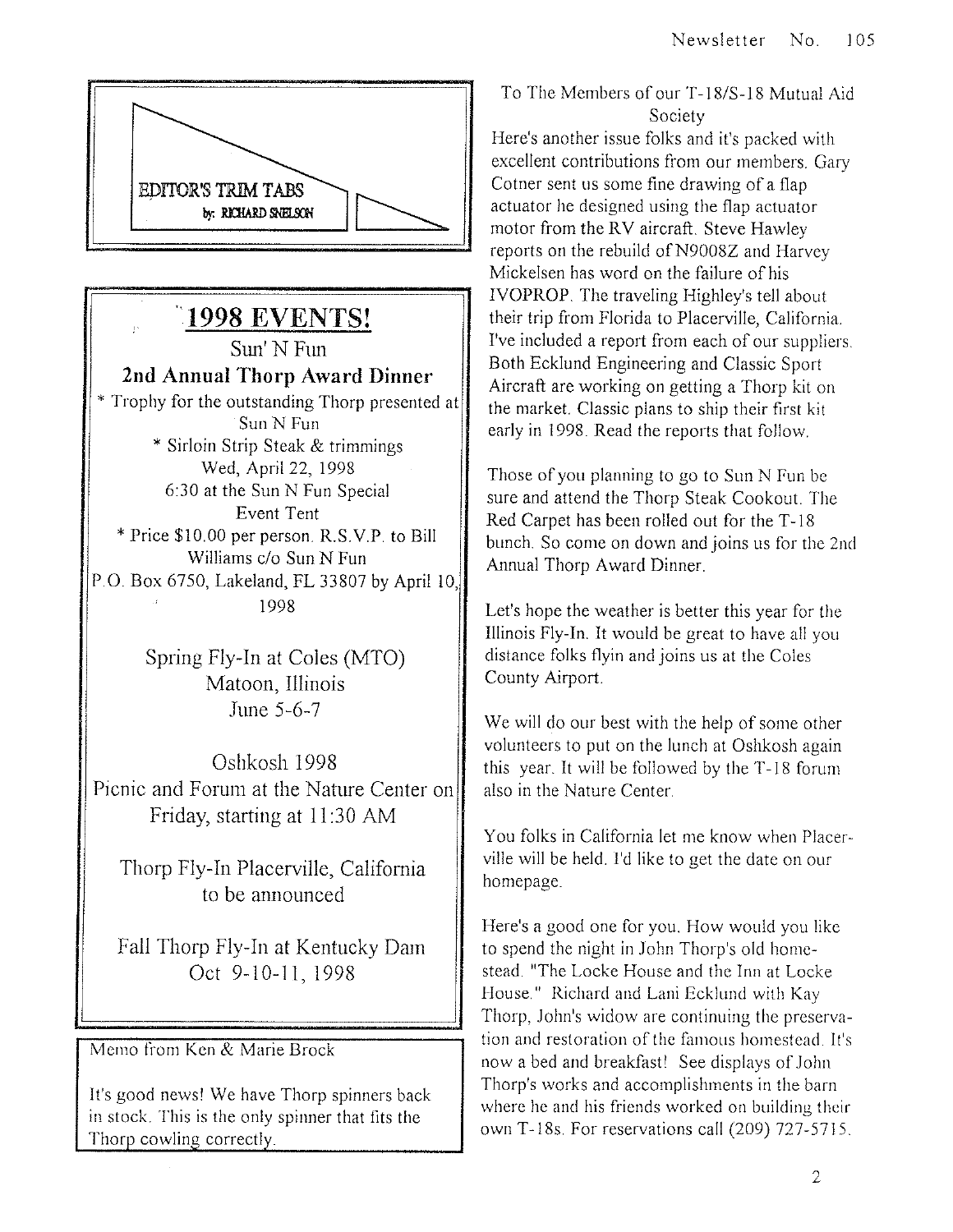#### **I** Report from Classic Sport Aircraft

Greetings from Classic Sport Aircraft. You have probably wondered why you have not seen a lot of advertising, etc. Well, we have been working very hard to achieve our goal of making the S-18 available in kit form. We have another S-18 under construction for show at the various fly-ins and more proofing of our templates and drawings.

THE GOOD NEWS is we are happy to announce that we are working very hard on our first complete kit for shipment to New Zealand. Delivery is scheduled for early 1998. We are currently working to increase our inventory and coordinating with suppliers. We also anticipate shipment of a couple of wing kits.

This kit includes every part for the complete airframe. All welded machined and formed parts are complete. This will really enhance the time it takes to build an S-18. We are supplying canopy, windshield, spinner, engine mount, landing gear, cowling, etc.

We now have in stock, horizontal spars with the 509/510 and both 502-3,-7 tubes completely riveted ready for rib and skin installation. Some time in January 1998 we will have completed main spars for both the inner and outer wing.

We have received many inquiries for alternate engines for the Thorp, so in our spare time (ha, hall) we went to work and are developing a 180HP, V4 engine. It is our goal to develop a package that fits within the existing cowling. Anyone with interest, please drop us a Ime.

Our Fly-In schedule for 1998 is:

| Sun N' Fun            | April 19-24 (Booth 31)                |
|-----------------------|---------------------------------------|
| Arlington, WA         | July                                  |
|                       | Golden West EAA Fly-In September (1st |
| Annual) Castle AFB    |                                       |
| Placerville, CA       | September                             |
| Copperstate (Arizona) | October                               |

We hope to see you AND YOUR THORP at some of these fly-ins. We have some recently completed S-18's (the ones we are aware of). Jeff Taylor - Washington (Jeff was kind enough to let us put his beautiful plane in our booth at Arlington and it drew an awful lot of OOOHH's and AAAHHH's. (our aircraft, due to bad weather was stuck in Redmond, Oregon and we had to drive from there to Arlington.) Byron Janzen of Redlands, California and Doug Perkins of BC, Canada. These are real beauties, plus there are more soon to be completed.

That is all for now and thanks for the patience of all of you. LET'S SEE SOME S-18's and T-18's at these fly-ins.

#### FOR THE LADIES. (From Frankie Archer)

We have had inquiries from some of you ladies about jewelry. I have made contact with a jeweler that will make us some earrings, necklaces, etc. He will make a mold and away we go. Do not know cost as yet, but depending on which gold used determines the price. NEED TO KNOW HOW MUCH INTEREST BEFORE we can do anything so let me know PRONTO of your interest. Would like to have some ready for Sun N' Fun. He can also do belt buckles. CALL ME EVENINGS preferably and let me know what your interest is (209)539-2755 phone/fax or E-mail T18THORP@AOL.COM. Thanks -Frankie Archer

#### Memo from Ecklund Engineering:

There is an error in the price I listed for the #517-1 Horizontal tail tab kit. The price for one tab skin (517-1), one Trailing edge strip (517-2) and one Rib (517-4) should be: \$39.00 plus shipping.

We are currently pricing the remaining parts for the Horizontal Tail Kit. Next will come the Vertical Tail to complete the empenage kit. We are also trying some methods of production forming the Flap skins in preparation for developing the Wing kit.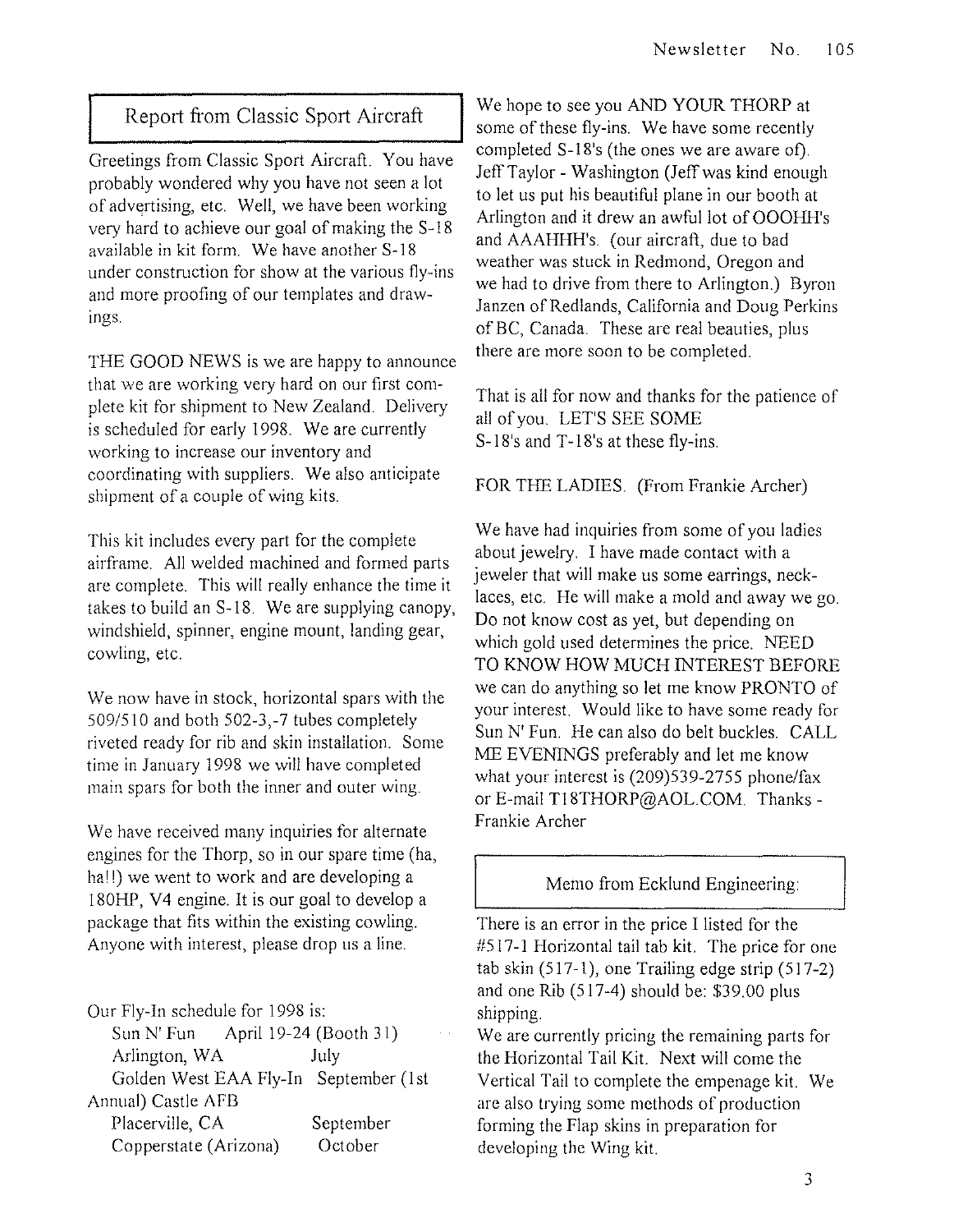

#### CAUTION MAIN SPAR WEB RIVET DETAILS

A word of caution on the proposed changes recommended by Les Krumel for the main spar web rivet details on either the T-18 standard or S-IS folding wings. While the details he included from E. F. Bruhn's" Analysis & Design of Flight Vehicle Stuctures" are accurate, he did not include "The rest of the Story". While I have not checked the exact numbers for the rivet spacing used by John Thorp, I suspect he has included many more rivets than required for the allowable rivet loads in either Bruhn (Table  $D1.7$ ) or the defense industry bible MIL-HDBK-5E (Table S.1.2.2(d)). Each indicates a yield strength for *11*  8" AD(2I 17-T3) rivets in countersunk 0.040 clad 2024-T3 aluminum to be 231 pounds. Yes, the 0.042 head thickness of that rivet makes this a knife edge joint, and MIL-HDBK-5E states this to be undesirable but approvable by the procuring agency. To my knowledge, there have been no cases of main spar web rivets loosening in service when installed per John Thorp's design. If there were loads equal to or greater than the allowable rivet yield strength, we would see working of these rivets. The fact that this is a 30+ year old design with lots of experience, reinforces the soundness of the aircraft as designed. The bottom line is again "BUILD IT TO CURRENT PRINTS" in the case of all loaded structures unless you are willing to fully evaluate the effects and accept responsiblity for your changes.

Richard Eklund Eklund Engineering, Inc.

#### Richard,

I have been dragging around and (sometimes) working on my T-18 project for more than a decade. I am glad that it's on the last stretch to completion (minus paint). I think I could tinker with it for another month or two to assure that all is done and done right but I need to get some instruction before flying it. I am an A&P with a Pilot's license and I have  $400 +$  hours in a Super Cub but haven't flown much in the past 10 years. I need to find a good instructor that can check me out in a Thorp. I live in Anchorage but plan to go to Boston and Detroit this Dec. and Jan.

As far as I know, I have the only T-18 in Alaska so I haven't seen too many. I would also like to see some Thorps and talk to some experienced builders on my trip. I want to make the flight time in this aircraft as safe as possible. Can you point me in the right direction? Thank you, Richard Marson

*Editor's Note:* J *got to fly with Richard Marson this week in my Thorp. Enjoyed the experience of meeting the very nice gentleman.* 

From:  $\begin{matrix} 1 \\ \uparrow \\ \downarrow \end{matrix}$ "Sun 'n Fun EAA Fly-In, Inc." <flyinfo@sun-n-fun.org> Rich,

Danny Cummins of Tennessee informed me that the phone number for Applewood Shirts has been changed since Susan gave it to you for the MAS Newsletter. I checked it out and found that the correct number is: (704)654-9711. Perhaps you could run it on the Web Site. Cheers,

Bob Highley Sun 'n Fun EAA Fly-In, Inc. PO Box 6750 Lakeland, FL 33807 *Editor's Note:* J *have* it *on my homepage, Thanks*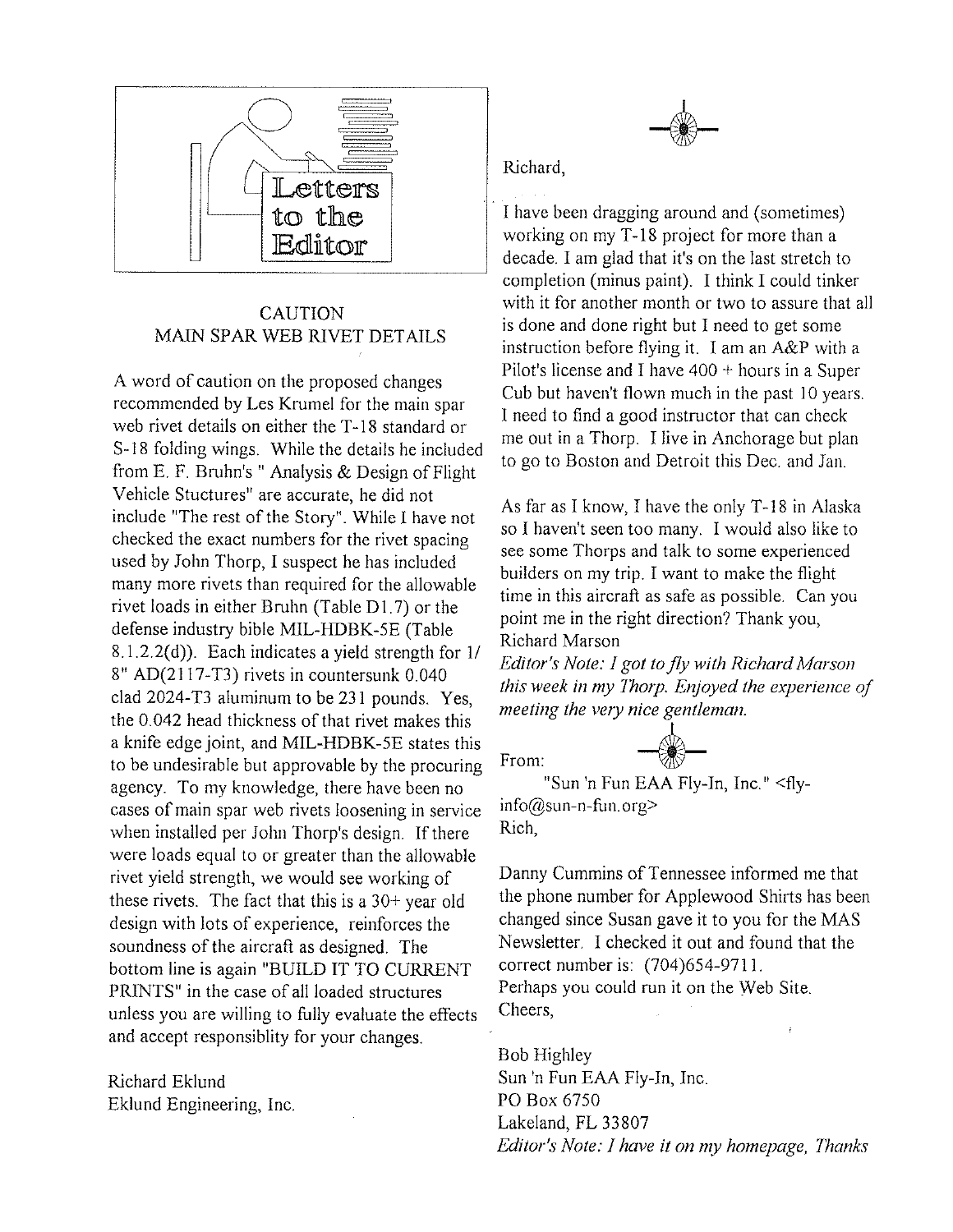Hi again, Rich,

Just got the newsletter today. I sure do enjoy it. When they come, I have to read them before I do anything else. I truly love hearing about, reading about, talking about, looking at, and flying  $T-18's!$ 

There were some very good letters. My friend Dick Penman's drawings were great, and I really enjoyed his letter. I too remember many of the "old guys". I got my first T-18 ride from B.C. Roemer, the "feather merchant". It was at Oshkosh in 1977, and I was already building mine, never having even flown in one until then. He took me out over the lake and rolled itl What a thrilll But I didn't need that, to know that this was one good airplane. Most of those guys were there ... Lu Sunderland, Bob Dial, Don Taylor and his "Victoria '76", Ken Knowles, Dick Cavin, etc.,etc.,etc. They wouldn't know me from Adam, but I was in "Hog Heaven". Those were "heady" days for the T-18.

A quick comment regarding Dick's statement about" ... how many aircraft can cruise at 170 MPH, at 10,000 feet on 8.6 gals. per hour...".......How about 180 MPH at 7500 feet on 7.5 gph? This is what I and Dean Cochran (NllDC) both do consistantly. Sometimes we even do better than this on the fuel burn. We've done long cross countries together (for instance, from Denver to Placerville, twice), and that's the performance we're getting. And we don't have a lot of fancy fairings (there is room for improvement). We both have 160 HP, and both aircraft are straight, and pretty light. I think this is one of the keys ... keep 'em light. That's all the rambling for now.

Best Regards, John Evens, N71JE

JREvcns@aol.com



Rich,

Now, I think it is going to work!

Still need info on an alternate static source and a source for the little Mode C box - I have a Narco transponder. Also, what about vapor lock with a gravity feed system? I have air going to the

gascolator, but that's about all I can do other than the usual fire sleeves. I couldn't find the Scott filter material for the oil separator than John Evans referred to, so I put a sheet of gray Scotch-bright in instead. Oil won't attack it and it seems like a pretty good filter. If this gives anyone heartburn, it is easy to change. I'll send a couple of pics later on my progress.

A few people here think I'm nuts for taking off the fuel pumps, but the gravity feed sure looks simple. Right now I have the plane propped up about 10 inches at the mains and the tail up on a sawhorse to keep things level. This is to help my bad back. I can actually stand up inside while working around the panel and firewall, which I'm almost ready to cover up. Your feelings on a firewall cover? There are a lot of different materials out there. Well, the weather is turning a little cold, my garage heater is working well and I'm on a roll.

Regards,

"Robert F. Clayton" <rclayton@utah.uswest.net>



Dear Rich,

I just installed the latest version of Netscape and I always get in trouble whenever I try to update anything, so I'm not sure you can get back to me, yet. I know this is going out, so let's see what happens.

I finally got my B&C alternator and starter installed and hooked up. **In** fact I have my panel all finished except leads to my Skysports fuel probe. I have gone by Tony B.'s recommendations - one wire at a time. I have a new overhauled MA3-SPA carb all up to date and a new set of Slick mags. I have Gary C.'s throttle control installed and ready for the cable controls, (as soon as I can contact Cablecraft). I had an oil separator from John Evans plans made and it is installed. I had to move my oil cooler for the 3rd time to give me more space between it and the gear leg. That's done. Now I can get back to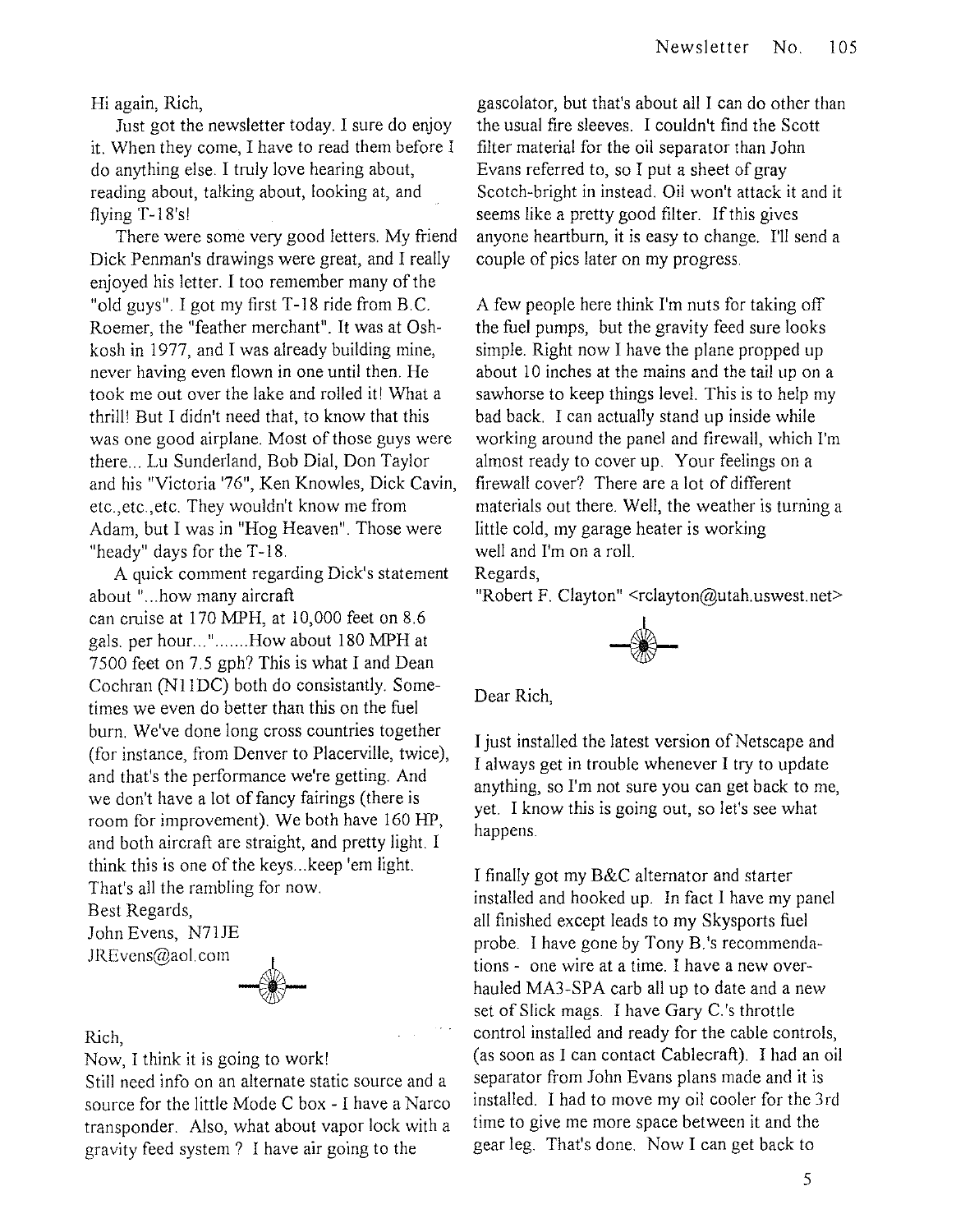finishing the baffles (a baffling job at best), and then back to working on Gary C.'s cowling. I have a few questions, but I'll see if this gets to you and comes back. Bob Clayton



Hi Rich,

Thanks for responding to my inquiry. My Dad, Stewart Schureman built his plane back in the late 60's. He completed it ready for the first flight in 1969. The test flight and most of the flying was in Southern California. Most of the plane was hand fabricated. The prefab parts were not as common then. He worked in the aircraft industry for "Areoquip", Burbank, CA. He was also fortunate to be friends with John Thorp. The T -18 was originally polished aluminum, and 'later painted red. It was a fine example.

A stroke forced the sale of the plane in the mid 70's. Someone got it for a "song". I can remember finishing up the new exhaust system for it so it would pass the inspection. I was lucky as a kid to have a garage full of tools, and a Dad to teach me to use them.

My Dad passed away this year. Locating the old T-18 became important to me. I still have the original plans and correspondence from John Thorpe. If you hear of any contacts please let me know.

We just got "on-line". The information that's out there is amazing. I have made some great contacts for Vintage Motorcycles as well. Take care, John Schureman email to: Jwskurman@aol.com



Hi Rich,

Haven't heard from you for a while. How are you? I had a great trip to the Kerrville fly-in the weekend of October 17th. I counted 5 Thorps

there. The weather was absolutely beautiful. What a nice weekend. Then to top it off, they gave me the "Plans Built Custom Grand Champion" award! I was really surprised. I haven't had my airplane judged at any of the flyins for several years now. Just did it on a whim this time. Not too bad for a 7 year old ship with 600 hours on it, huh? Figure it's just another tribute to a wonderful design.

Here's something that might interest some of the guys. I have a single cylinder head temperature probe, and have always wondered ifI guessed right about being on the hottest one. So....I built 4 homemade thermocouple bayonnet probes, and used my digital test thermometer and a rotary switch, and went up for a test flight this weekend. Climbing out of my home airport (elevation 5670 msl), the  $O.A.T.$  was 40 deg. F. The hottest cylinder turned out to be #2 (left front), followed closely (only 1 to 3 deg. difference) by #4 (left rear). #3 (right rear) was the coolest. As you know, I have the original Thorp style cowl, and I have my oil cooler in front of the #2 cylinder. I saw a maximum difference between the hottest & coldest of only 12 deg. F. (in climb, 1000 fpm, 7500 to 9500 msl). In cruise, the difference was just 8 deg. (7500 msl, 2550 rpm, 20" manifold pressure). The maximum temperature I saw was 338 deg. (in the climb). I believe that these are excellent numbers, and I attribute them to the excellent design of the cowl and baffeling. I can see no need for the "dam" across the top of the engine that some of the guys have been installing, at least not on my installation. My baffeling is tight, and I'm using a thin (1/ 16") silicone rubber sheet as the seal material. It has held up very well for 7 years now, with no cracks.

Something else that may be of interest...I recently replaced my rubber engine mounts. They were about 22 years old, since I had bought them early in the project, and were getting a lot of cracks in the rubber, although the sagging wasn't that bad. I bought the Barry brand units this time. Anyway, a word of advice ... it's obvious, but don't torque or introduce any twist in the rubber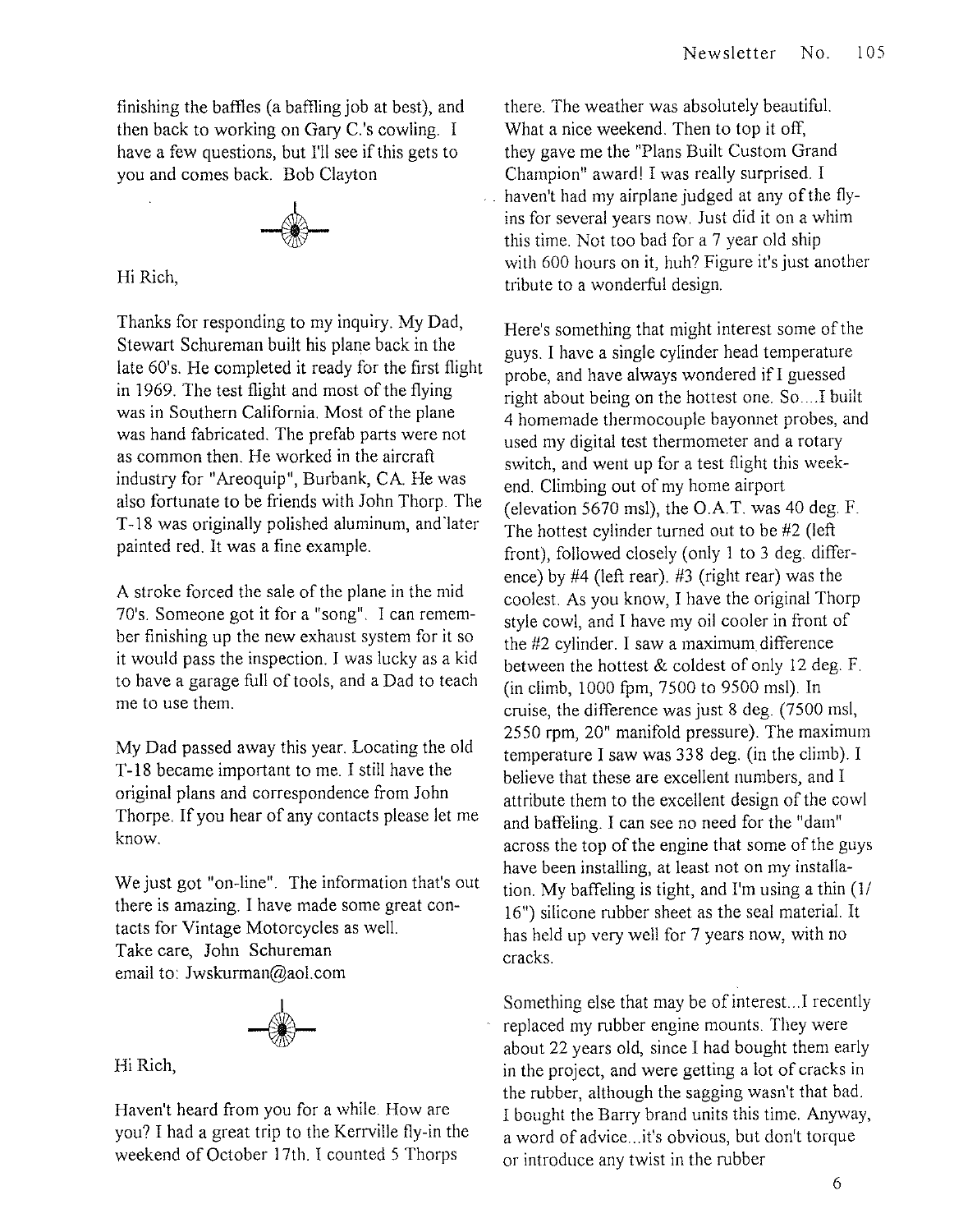between the steel plates on these mounts. The mbber can start to crack or tear right away if you do. It's easy to do with the dynafocal mount, even with a washer under the bolt head. I think a little lubricant between the bolt head and washer when you're torqueing them might be a good idea.

One final comment.. I've got quite a few friends flying RV's now (who hasn't? As Dean Cochran says "They're a growing menace!"). I remember a comment from a gentleman at the T-18 forum at Oshkosh several years ago. He said words to the effect that one of the bad design features on the T-18 was the landing gear. With all due respect to this fellow, that really "stuck in my craw", and I spoke up right away, but I feel it bears repeating once in awhile. The T-18 gear may be a little stiff on the ground, but it is an elegantly simple, strong design, with "real" axles and axle pads, which can be shimmed to get your wheel alignment just right anytime. It's a wonderful gear when you're coming in slipping, in a strong crosswind, and touching down on one wheel first, and I'll take it anytime over the "other brand's" design. Also, I seem to be getting at least 4 times the tire life of the RV'sl Enough said.

As always, thanks for the good job, Rich. By the way, we miss you on AOL.

Best Regards,

John Evens, N71JE



Dear Richard:

Timpken wheel bearings for Cleveland wheels can be obtained at a NAPA store half price of aircraft suppliers. Ordinary 12 volt auto tailight bulb with one indexing pin filed off will substitute for Grimes. I have been taxiing but would like to get some dual time in a T-18,can you suggest someone in Washington state who might teach me to fly the T-18? Best wishes from Ted Strange email address: strange@silk.net

Hi again, Rich,

Rich,

For those guys who may balk at the price of cutting up a Bracket filter to fit in the style of airinlet shown in Dick Penman's drawing in the last newsletter, or who don't have access to filter material locally, I have a pretty good supply of 1" thick "Scottfoam" , dark grey color. This is material manufactured for air filters. I like to saturate it with a good quality foam filter oil (such as Belray brand), available at most motorcycle shops. This repels water, and makes the filter more efficient for fine dust. I even carry a pre-oiled spare in a sealed baggy in the airplane. I can furnish a 7" x 12" piece (more than enough for 4 filters) for \$8.00 plus postage. John Evens 6855 Allison St. Arvada, CO 80004 lREvens@ao1.com *Editor's Note: Another great tip from John.* 



The landing gear strut fairing modification in the November issue should probably have a wear strip stuck to its inside, ie some Polyethylene flashing tape or similar to stop fretting and intermetallic corrosion and perhaps a false rib, hose clamped to the leg, to stop any rotation. You will have to forgive me but I just spent \$14,000 getting my Cherokee back in the air due to Piper's poor anti-corrosion treatments so I am a little sensitive about it. Gibson Allan

email address: Allan.Gibson@wmc.com.au



Rich, Jim & Judy Paine are in the process of moving to Hendersonville, NC and they must vacate their house no later than 24 Dec. Not a pleasant way to spend Christmas, but I know they are happy to have the house sale complete. The four of us, with our two Thorps, are hoping to make it to Sun N Fun this spring and are planning on spending the whole week. Will you be going to **FL** this year? Hope so! If not, we probably won't see you folks until the June fly-in. Dan & Janey Wolf.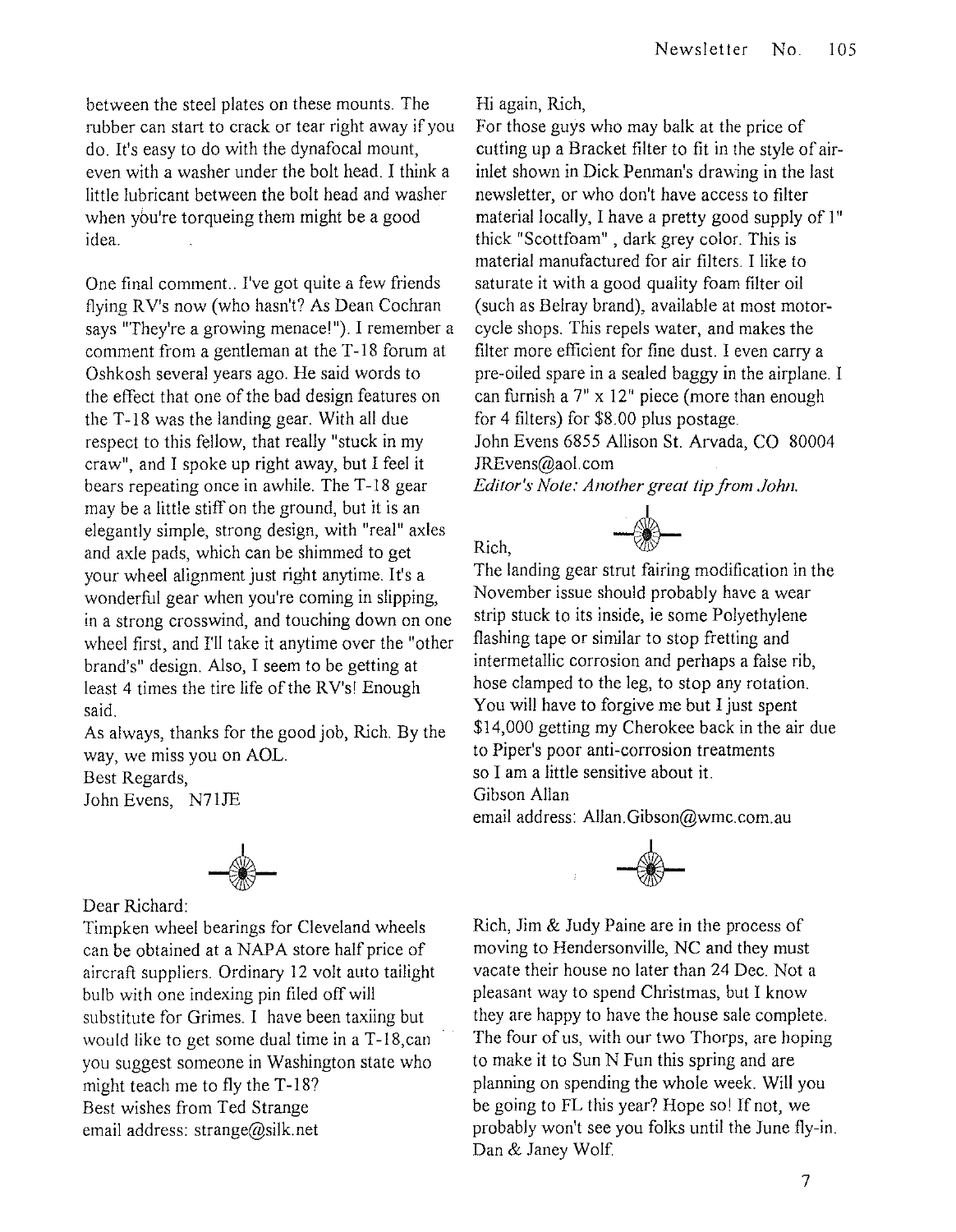### FOR SALE

Will you please include the following items for sale in the next newsletter? -Starter Ring Gear Assembly 122 teeth, .625 driving lug holes, \$100 -Starter Ring Gear Assembly 122 teeth, .75 driving lug holes, \$200 -Lycoming Direct Drive Starter Delco Remy #1109657,10/12 pitch \$100 -Generator 12 volt/12 amp, #1101875, including bracket and pulley reconditioned and never used. \$150 -Lyc. 0-290 pistons + .020 oversize \$200 Thanks, Jim Hockenbrock, Fawn Road Reedsville, PA 17084 Phone: 717-667-2790 e-mail: jcorbin@acsworld.net



Hi Richard,

Just a short note to let you know that you have another interested T -18 builder to be. I purchased my plans from John T. about 16 years ago. (Possibly the last set that he sold) and also the wide body and conv. wing drawings from Sunderland. Unfortunately my job decided that I should relocate and so I have been in 4 different locations over these years and started a new family, so I haven't done much but think about flying. But, if nothing else, I'm pretty close to you now. Just 16 miles N. into Michigan, Bridgman to be exact. But in the recent issue of EAA I saw another T-18 and decided to go looking on-line for other interested people and came across the T -18 Forum and thought that J'd let you know that I'm here. There's always been questions in my mind on how to start and maybe that's kept me from beginning. Maybe my finding you will be just what I need to get going. I hope that this gets to you and you have time to respond. I really enjoyed youR web page with all the nice T-18's. Take care. Dennis Richardson email: DK4rich@aol.com

<sup>I</sup>**-1-**

Dear Rich,

Slowly but surely I'm putting 118JC back together with many improvements. I've added a hinged floor panel to make access to the rear of the instrument panel easier, and a cutout over the baggage compartment for access during flight. I'm trying to incorporate every neat idea I've seen that is affordable. I would like some feedback on some ideas I've seen in the newsletters: *-3/32"* wing rivets instead of *118"* on the wing ribs at 1/2" spacing? (Easier to drive).

- single piece aileron & flap skins with folded trailing edges? (lighter stick forces?) - 5 ribs per wing section instead of 4? (This

brings the ribs spacing closer to what you see on the  $RV's$ ).

Please, anyone call or write me with comments. Also J have some odds & ends for sale: - Main center wing spar, - main gear with damaged right leg (short gear). - standard wing ribs .025" (2 sets) - Narco ELT 910 (Top of the linel) - prop extention.

Lastly, J am building the outer wings with wet leading edges. I'm looking for 10 nose ribs for a standard wing made from .032. If anyone wants to contact me I can be found at: Jimmy Cash 9003 Green Leaves Dr. Grandbury, TX 76049 Phone (817)573-7766

Thanks for the great work. Keep it up and fly safe. Jim.

*Editor's Note: Stay with John's design for rivets and the number of wing ribs. Keep it light,*  without unnecessary ribs, etc. As to the single *piece aileron skins:* If *you don't shape the rear of the aileron correctly the stick forces can be heavier not lighter. Several of us talked about this at Ky Dam and I think the general consensus was that the rear edge needed to be flallen to break up the flow across the rear of the aileron.*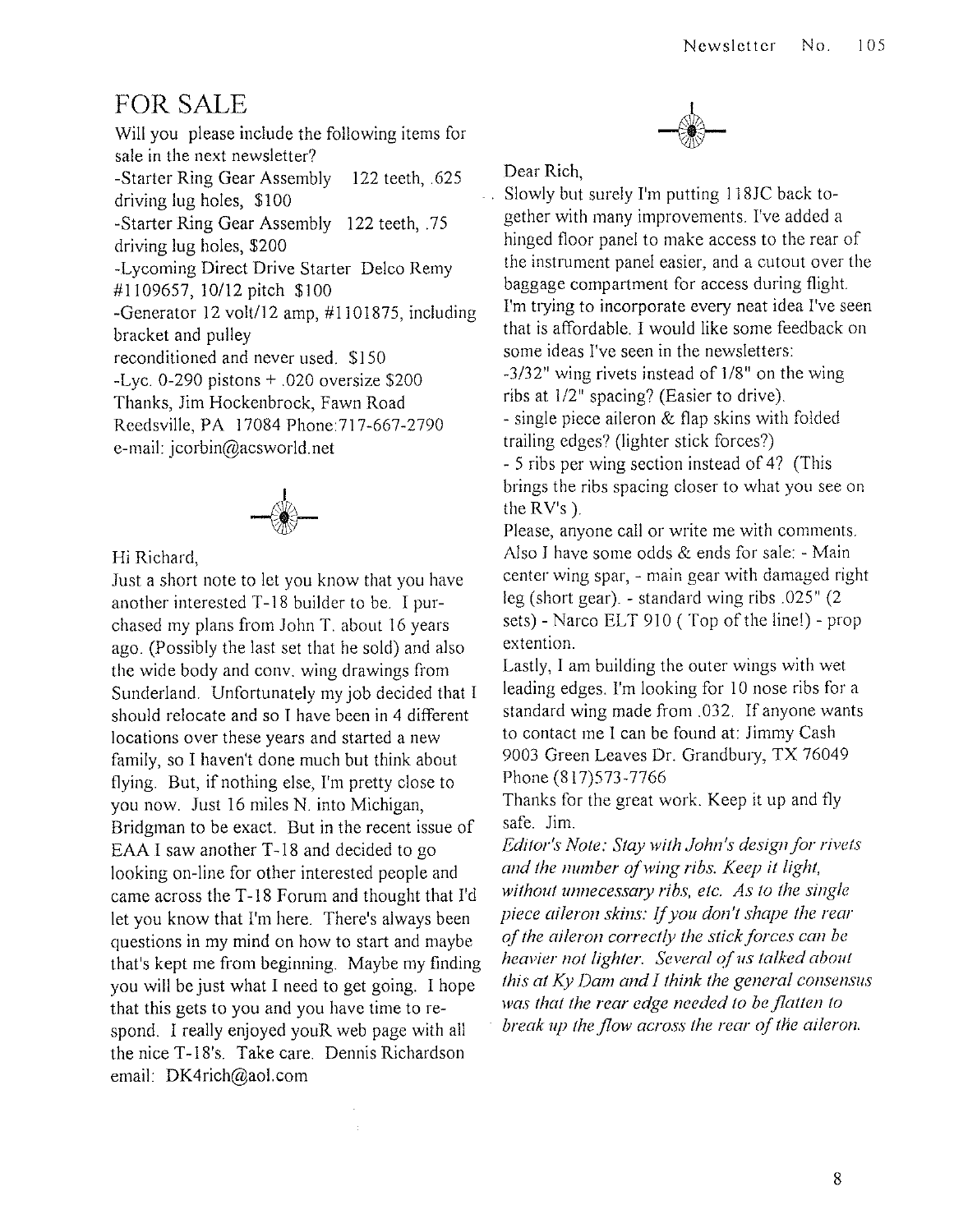#### Dear Richard:

Please find enclosed \$ 25 for the 1998 MAS Newsletters. I always read them from one end to the other as soon as I pick them from my mail box. My *T/S-18* project is still under slow construction, right now I have most of the innerwing clecoed and soon will be ready for anticorrosion treatment and final assembly. I ran into many dimensioning discrepancies in Lu's drawings and I am sorry to say that there were some in material received from Phil Tucker, maybe both ran into battle fatigue in these instances of work.

Other; some time ago I bought a canopy frame (obtained from Phil Tucker, he said) for the S-18 from the same Alabama gent that now is trying to sell his entire project as the last newsletters indicate, I noticed the rear rollers' brackets on the frame's cross-bar are welded aft on the bar and the drawings show them to be welded fwd on the bar. Photos that I took of several T-18s an S-18s show the detail as per the drawings, that is fwd on the cross-bar, I believe one exception is Jim Paine's from OH; comment? Thorp pitot: I cannot find any comments in the newsletters as to why, it seems, the original overthe-fin pitot concept is not used. I asked comments from several builders that do have them and all I could get was "it works fine for me", the others would say generally "oh no, don't mount the fin pitot, not practical, not accurate, not good for hangar hazards, too far, the Piper way is better, etc. but not one could give me a good understandable reason one way or the other. Comment? Well I guess I am getting too winded and taking your valuable time. The newsletters are always super, thanks for your dedication. If you want, you may use my E-Mail: pere009@ibm.net. Wishing good health and good times for you and your wife, I send you my regards. Sincerely, Al Pereira



Dynofocal engine mount for T-18 Lots of 1/8" Clecos Call: 217-935-4215

Hello Rich:

Hi Richard:

Thanks for forwarding the latest copy 104 of the newsletter. As I had to cut my visit to Oshkosh short this year I missed seeing you

I received from Ron Davis Racing Products in Phoenix Arizona in August, the aluminum radiator, that with their help I custom designed "to fit into the inner wing of the S-18". Due to business pressures I haven't had any time to get at the installation to date. December should be less hectic. I'll send you a writeup and photos when I've completed this task.Keep up the excellent job your doing with the newsletter.it's a treasure of data for all of us involved in the type. Best regards,

W.T.Forsythe 8766 Marcel Cadieux Montreal, Quebec, H2M 2Ll, Canada Tel: 5143887633



Well I got in two hours of touch and go's before the weather closed in. I have done a lot of work since then and she is now ready for flight come spring.

There are a few more jobs to do but I will be able to fly without them.

Is there a flat pattern available for LG fairings as mine are getting kind of ratty?

Best wishes to you and your wife for 98. Ted Strange $\leq$ strange $\omega$ silk.net $\geq$ 

FOR SALE: HARTZELL CONSTANT SPEED PROPELLER FOR 0-290, 0-320, 0-340 LYCOM-ING (No RPM restrictions) HC 82VL-IC 71" Dia. 260 SMOH O-SPOH Inspection Return to Service Tag. (Matching governor exchange at Aircraft Accessories) Marion Smallwood *5011756-6565*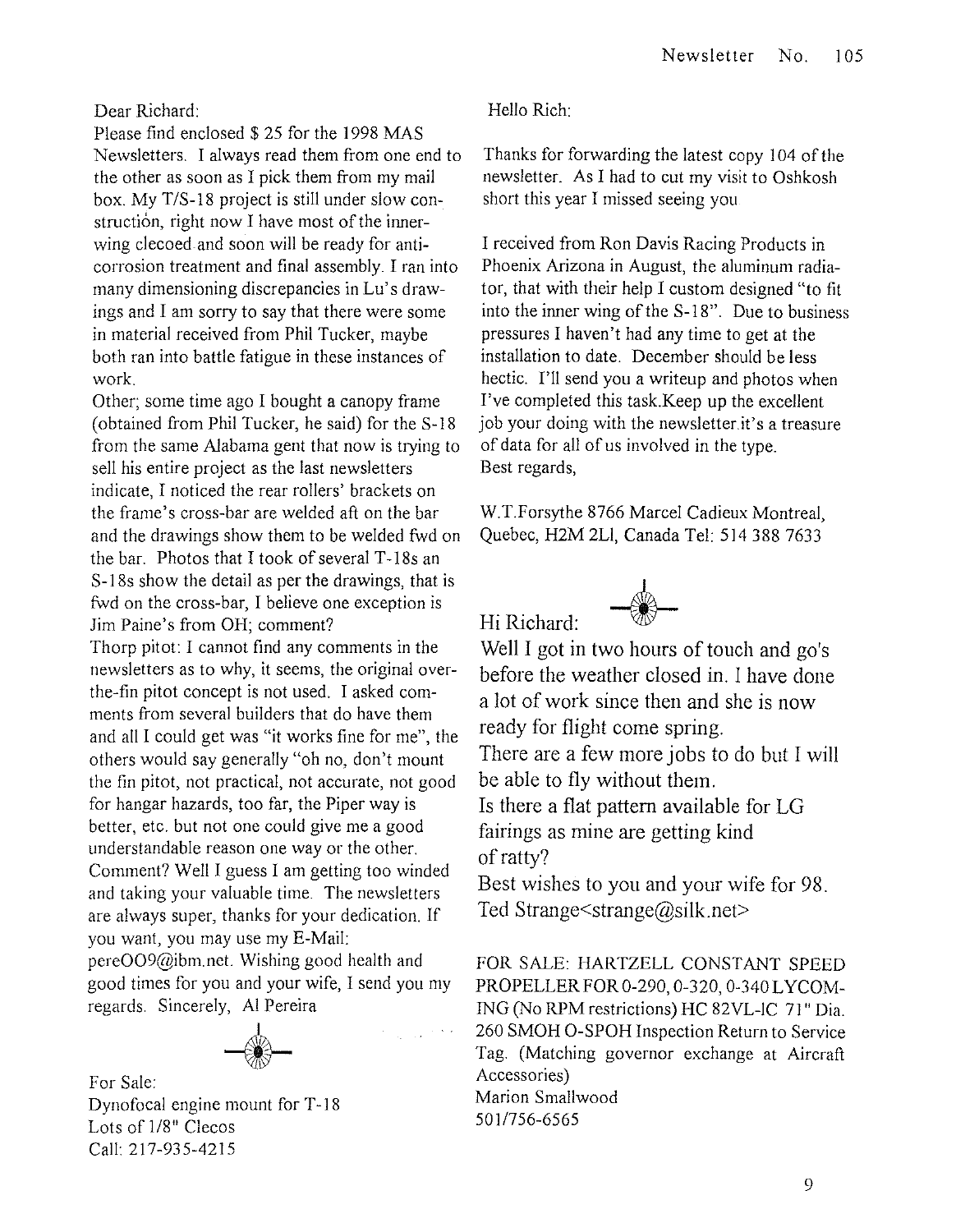# **Steve Hawley's N9008Z Rebuild**

Sure did have a good time at the Kentucky Dam Fly In. The weather was beautiful and the company was great. Thank you for your efforts in furthering the T-18 movement and the newsletter. Your dedication is appreciated by everyone. Here is the account of the rebuild of my 18 year old airplane.

My wife bought the set of plans for my T -18 for a Christmas present back in 1971. The serial number was 810. I started work on the plane in early 1972 and finally flew it in 1979. I worked in heavy construction and a job usually lasted about 2 years. During the seven years of construction we moved seven times in four states. 1 guess it slowed me down a little but I never lost my enthusiasm. I finally flew it at Skiatook, Oklahoma. It was painted in 1980 with Sterling Lacquer Co. urethane paint. I chose a basic tan with orange trim with dark brown pin stripe. I thought it looked good but my wife never liked it.

The plane finally got 1000 hours on it and I decided that I would do an extensive annual. You know how one thing leads to another and before I knew it the plane was scattered all over the hanger. I then decided that I was tired of the paint and I would start all over. I started stripping the paint using a Turco product (No.6776 LO) and it sure was a tough job. Once I got started I couldn't very well quit so I stuck with it but with lots of second thoughts and sometimes regrets. The brown paint really wasn't all that bad!! I would guess it took about three months to strip the paint working four days a week, eight hours a day. I then steamed every part using a commercial grade detergent taking special care at every joint. I would guess that about 12 hours of

steaming was done to be sure no stripper would weep out of the joints an ruin the paint job. I then acid washed everything using scotch bright and lots of elbow grease. I then steamed it again but this time not using the detergent but again concentrating on the joints. Everything was then alodined. She sure looked good all gold but it was kind of' splotchy" so I continued on. I chose to use PPG paint and was very pleased with the way it went on. I did everything myself and I am not a professional by any means so PPG must be user friendly. I am very pleased with the results. I chose gloss black with a metallic gold diamond and flash and a Tucson cream pin stripe one quarter inch away from the gold. I think it is spectacular but it sure is tough to keep the dust off. I can't see any difference it the temperature inside the plane because of the black color.

I also did a lot of rebuilding during the refurbishing. New instrument panel, new upholstery, new avionics, and new windshield. I removed the outside main wing rib for access to the aileron bell crank that hadn't been lubricated in 17 years. This time I installed a grease zerk so it can be greased by removing the wing joint gap strip. I removed the pitot static airspeed indicator source from the vertical fin and plumbed the left wing with a 30" bayonet type pitot tube. The static is simply some 100 mesh screen safety wired over the fittings on the back of the effected instruments. Not very elegant but very simple. About 50 rivets were replaced and a lot more were "tightened". There was about 3/8" of 'slop" in the stabilator so I made new bushings. This turned out to be a rather difficult project. I discovered that the holes in the aluminum attach plates that the bushings rotate in were slightly cone shaped. I turned a grade 8 bolt down and made a 'stepped" reamer. The smaller end acted as a pilot and in the larger end I cut longitudinal slots with a *1116"* cutoff wheel mounted in my Dremmel. These slots acted as both cutters and receptacles for the material removed. I used the bolt head to turn the reamer using lots of cutting oil. It was a slow process but worked very well. I then made new bushings from a grade 8 bolt.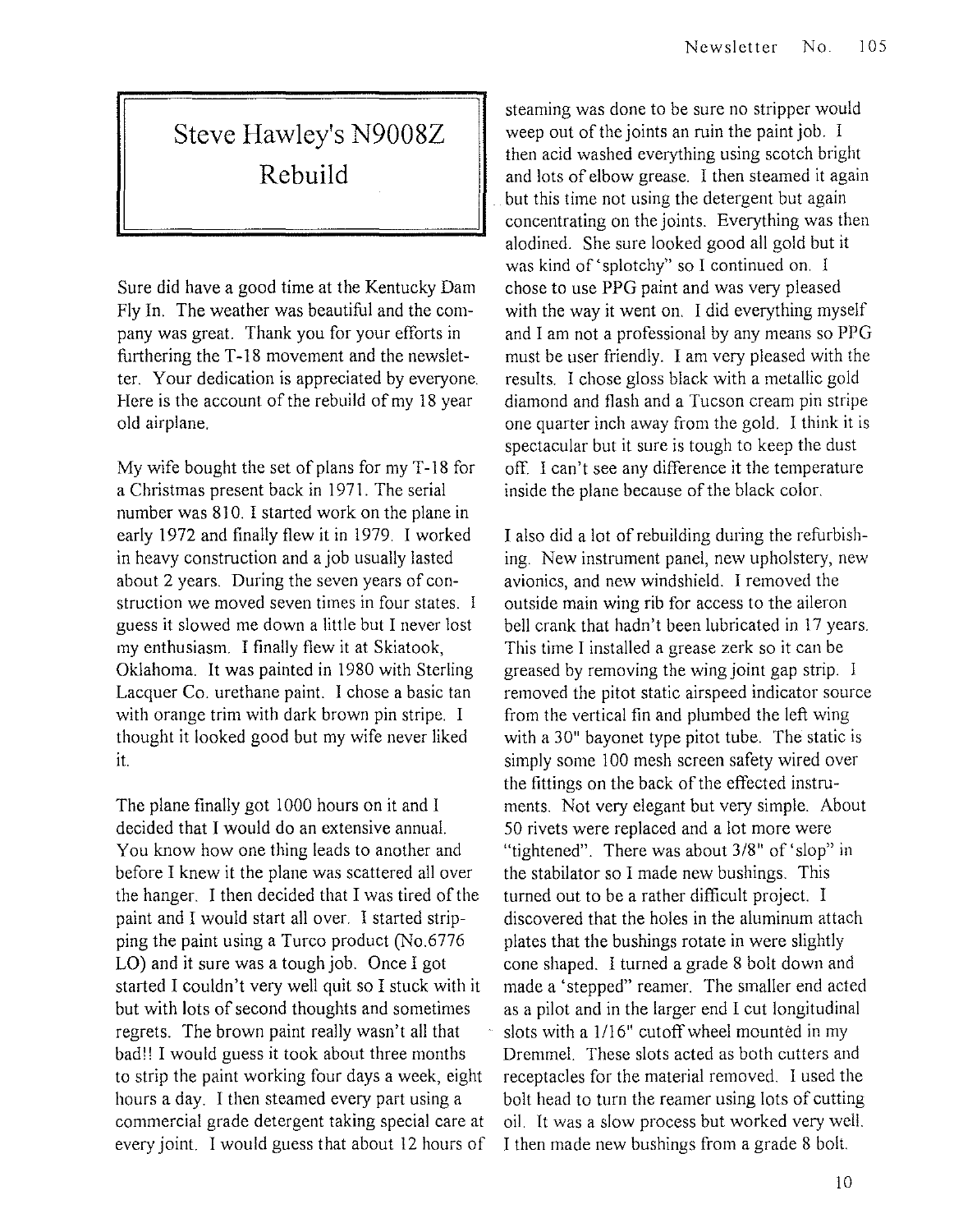There is now no play at all in the stabulator. I also made new ailerons and anti-servo tabs using the "folded skin" technique. They look great but the forces on the ailerons are now unacceptable. I would guess that I increased the force necessary to move the ailerons by a factor of four. I will eventually make new ailerons using some advise I received from Bob Highley when we met at Kentucky Dam. I also rebuilt the wheel pants. They are of fiberglass and were in pretty sorry shape. Someday I hope to improve my metal forming skills to where I can make them out of aluminum.

There is no doubt in my mind that the the plane is now a little faster than before the rebuild. This is due to two factors; drag reduction and weight reduction. I have flown it about 30 hours since the rebuild and am confident that the following performance figures are correct. I cruise at 166 knots at 2500 rpm at 7,500 feet. By myself but with full fuel (29 gal), I can climb to 7,500 feet and average 1,500 fpm. I have a Lycoming 0- 360-A3A turning a Warnke 72" diameter by 84" pitch wooden prop. I also have the harmonic damper installed. This doesn't make it any smoother but it allows me to idle the engine slow enough that I don't either drag the brakes or else taxi 50 mph! The empty weight is 953 pounds.

Even with the heavy ailerons the plane is a never ending joy to fly. It is comfortable to sit in on long trips. I installed temper foam cushions in the seats when new upholstery was installed.

**IVOPROP FAILURE**   $b\nu$ **Harvey** Mickelsen

Here are a couple of items for the newsletter. Hope you saw Fat Cat in the October Sport Aviation. The photo people at OSH were great. They even sent me an album with 8 pictures mounted and the negatives.

#### IVOPROP FAILURE

While testing my new cockpit adjustable 3 bladed 72" dia. Ivoprop, I experienced an in-flight failure. The cam that controls the pitch of one of the blades failed due to a poor weld. The weld had good penetration of the torque tube, but very little penetration of the cam. The failure resulted in two blades being controllable and one "doing it's own thing" pitch wise. The resulting shift of the center of thrust from the center or rotation resulted in an attention getting vibration. I didn't know what had happened, of course, but throttled back and returned to Half Moon Bay airport. On disassembly of the prop the cam fell outl

Ivo was called and he sent a new set of blades with a note saying they had good welds. Testing has been completed and the results are good. Compared to my 68" wooden Prince prop I have gained 500 fpm climb and 10 mph at the top end. The added speed was a surprise, but is due to a thinner airfoil (graphite vs. wood), larger diameter, and the fact that I could not use full throttle with the wood prop without over reving.

#### SIDE BY SLIDE FLIGHT TEST COMPARI-SON

You all know that I made quite a few changes to Fat Cat from the standard design. When Steve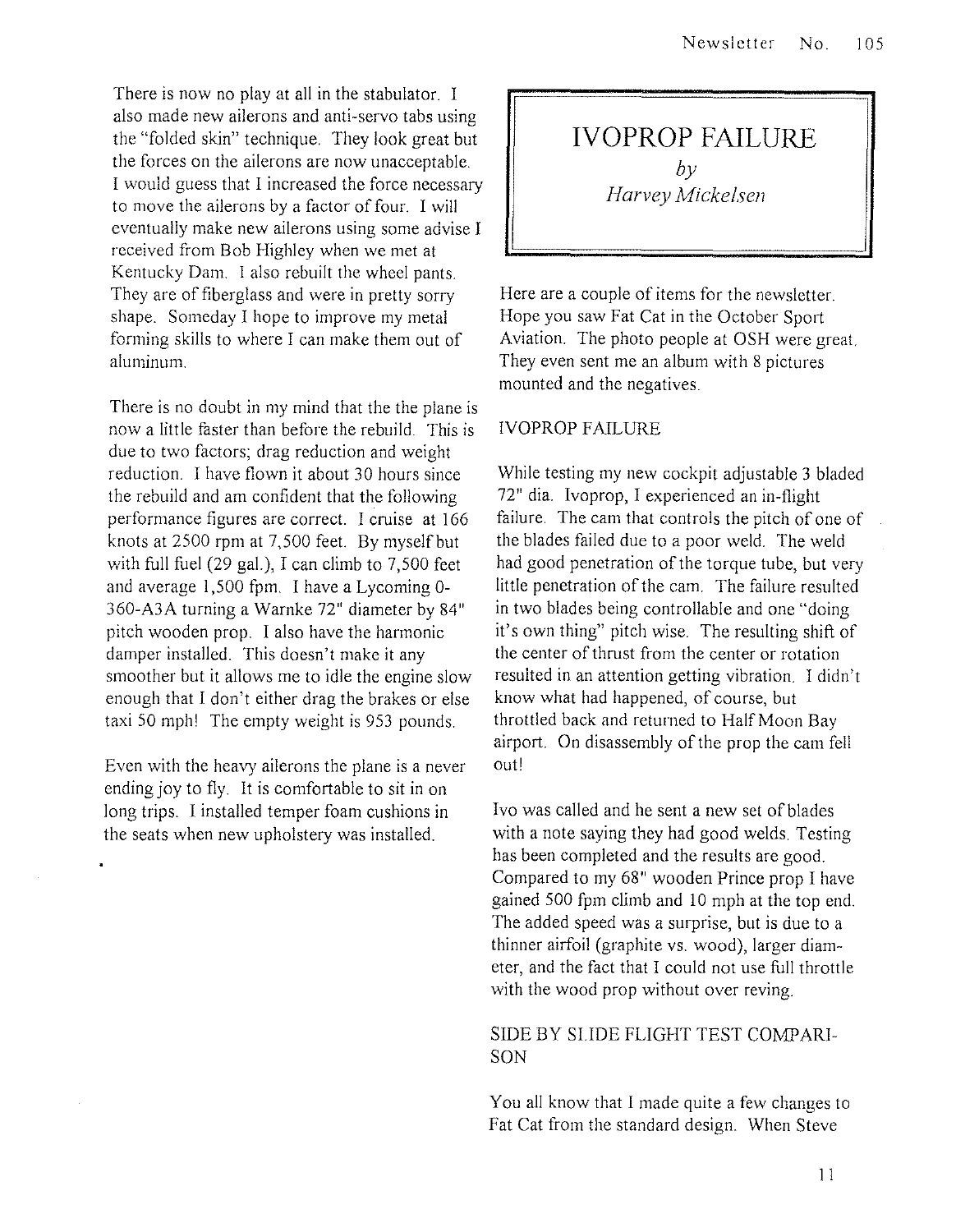Chial, a fellow Half Moon Bay airport resident bought a T- 1 8 that is very close to John's original design we had a chance to compare them in the air. This standard Thorp is a beautiful example in polished out aluminum and an award winner. The following table highlights the differences

|                        | Item                       | N118HM, Fat Cat | N <sub>18</sub> CH                                                       |  |
|------------------------|----------------------------|-----------------|--------------------------------------------------------------------------|--|
| Builder, date          | Harvey Mckelsen, 1996      |                 | Carl Hoots, 1974                                                         |  |
| Engine                 | Lyc IO 360, 180 hp         |                 | Lyc 0 360, 180 hp                                                        |  |
| Body                   | Wide                       |                 | Standard                                                                 |  |
| Gear                   | 2" longer                  |                 | Standard                                                                 |  |
| Cowl                   | Graphite/aluminum original |                 | All aluminum Thorp                                                       |  |
| Prop                   | 72" 3 blade Ivoprop        |                 | 72" 2 blade Hartzel electric cockpit<br>control hydraulic constant speed |  |
| Wing Airfoil           | Riblett 35U-A412           |                 | NACA 63-412 Standard                                                     |  |
| Flap Airfoil           | Clark Y                    |                 | Standard blunt nose                                                      |  |
| Empty weight           | $1103$ lbs.                |                 | 1041 lbs.                                                                |  |
| Top Speed, true        | $200$ mph                  |                 | $200$ mph                                                                |  |
| Rate of Climb          | 1,800 fpm                  |                 | 2000 fpm                                                                 |  |
| Stall Speed $f=10$ deg | 68 mph                     |                 | $65$ mph                                                                 |  |

The major difference was the character of the stall. Steve does not have stall strips (yet). My stall is sharp with a left wing drop off. My stall is gentle and straight ahead with a good pre-stall buffet (no stall strips). I have aileron control through the stall. It reminds me of a J-3 Cub stall.

J would highly recommend the Riblett airfoil for new builders. It involves a change to the nose rib only, and no structural changes. I have the permanent tooling for these ribs, and would be willing to supply the ribs. The Clark Y flap airfoil is an optional change and requires a .032 flap spar. I have the tooling for those ribs also. Fly Safe, Harvey Mickelsen 657 Terrace Ave. Half Moon Bay, CA 940196507121438 harveym@best.com

Hi Rich, Wanted to send you my new e-mail address enigma@itexas.net, also have new mailing address, P O Box 5066, Granbury, Texas 76049. We have finally parked the motor coach and started building our home across from the runway at Pecan Plantation, Granbury. I sold my T-18, N118KM last summer. Guess I had not given it much attention during the two years of travel. The good news is I have another T-18 in my future, its a basket case but I enjoy the renovation projects, probably better than building a full blown. I will have more news on this project after I get this house built (late May completion). Most of the southwest  $T-18$  gang will remember Pecan Plantation and the great fly-in we had at Gary and Maxine Green's.

My new home will be just across the street from Gary and Maxine. I cannot legally build a hanger on my property as I am on the golf course, however, I can build a large garage (with 22 ft garage doors) and lawn tractor my Thorp across the street where I have access to the 3600 ft runway. We also have two other well know Thorp Drivers at Pecan, Rick and Louann Jones, and Jim Cash. Couldn't ask for better neighbors than that. I would like to hear from some of the old gang, give me an e-mail post. Was good to hear that Steve Hawley finished his T -18 renovation and is back in the air. Regards and keep up the good work. Ken Morgan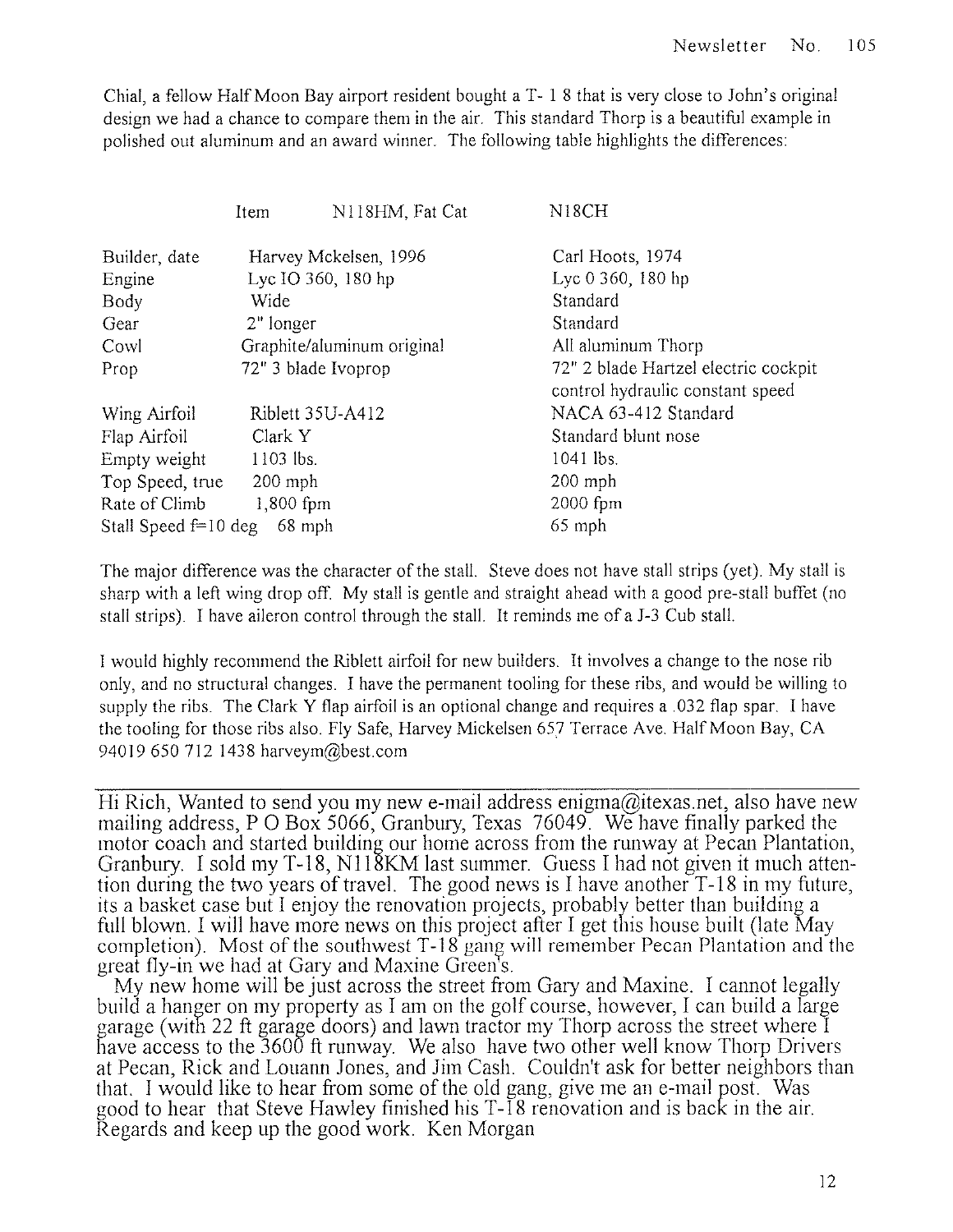#### *- A HEART FELT MESSAGE-*

DEAR DAN,

YOUR INPUT IN N. L. # 103 BROUGHT TO MIND, SOME OF MY MOST CHERISHED MEMORIES OF THE MANY HOURS SPENT IN JOliN'S SHOP ALONG WITH YOU AND OTHER FELLOW T· I 8 BUILDERS. I AGREE WITH YOU 100% ON JOHN'S ENGINEERING ABILITY AND FAR REACHING KNOWLEDGE OF AERODYNAMICS. AS A FRIEND THERE WAS NO EQUAL. WHAT A TRAGIC LOSS. TO FURTHER STATE HIS ABILITY; AS YOU WILL RECALL USING HIS FLAT LAY - OUT TEMPL4TES & MATCH-*HOLETOOLING TECHNIQUE, IWAS ABLE TO ASSEMBLE S/N 879 WITH 3/32" CLECOES AND NO ELONGATED* OR OVERSiZED HOLES. THE MORE THAN 25,000 MILES DRIVEN BETWEEN EL CAJON, BURBANK AND LOCKEFORD, WAS WORTH MORE TO ME THAN ALL THE GOLD IN FORT KNOX THANKS MY FRIEND, AND MAY YOU HAVE THE BEST. GEORGE TRUVER 727 BLACKTHORNE AVE. EL CAJON, CA 92020



*George Truver's beautiful all aluminum T-18* 

## **ELECTRIC FLAP ACTUATOR DRAWING**

Submitted by Gary Cotner

I have made some notes on the drawing that the drafter did not include, that I feel are needed. The actuator motor is the same as used on the RV-6. Anybody who is interested in building the unit for their Thorp can get the prints from me for a \$5.00 printing and mailing fee. I will supply mounting location for the unit and the modification for the pulley bracket on Thorp print A·740. I can be contacted at the following. Gary Cotner 13715 N. 150th E. Ave.

Collinsville, OK 74021 (91S) 371-4739 T lScotner@AOL.com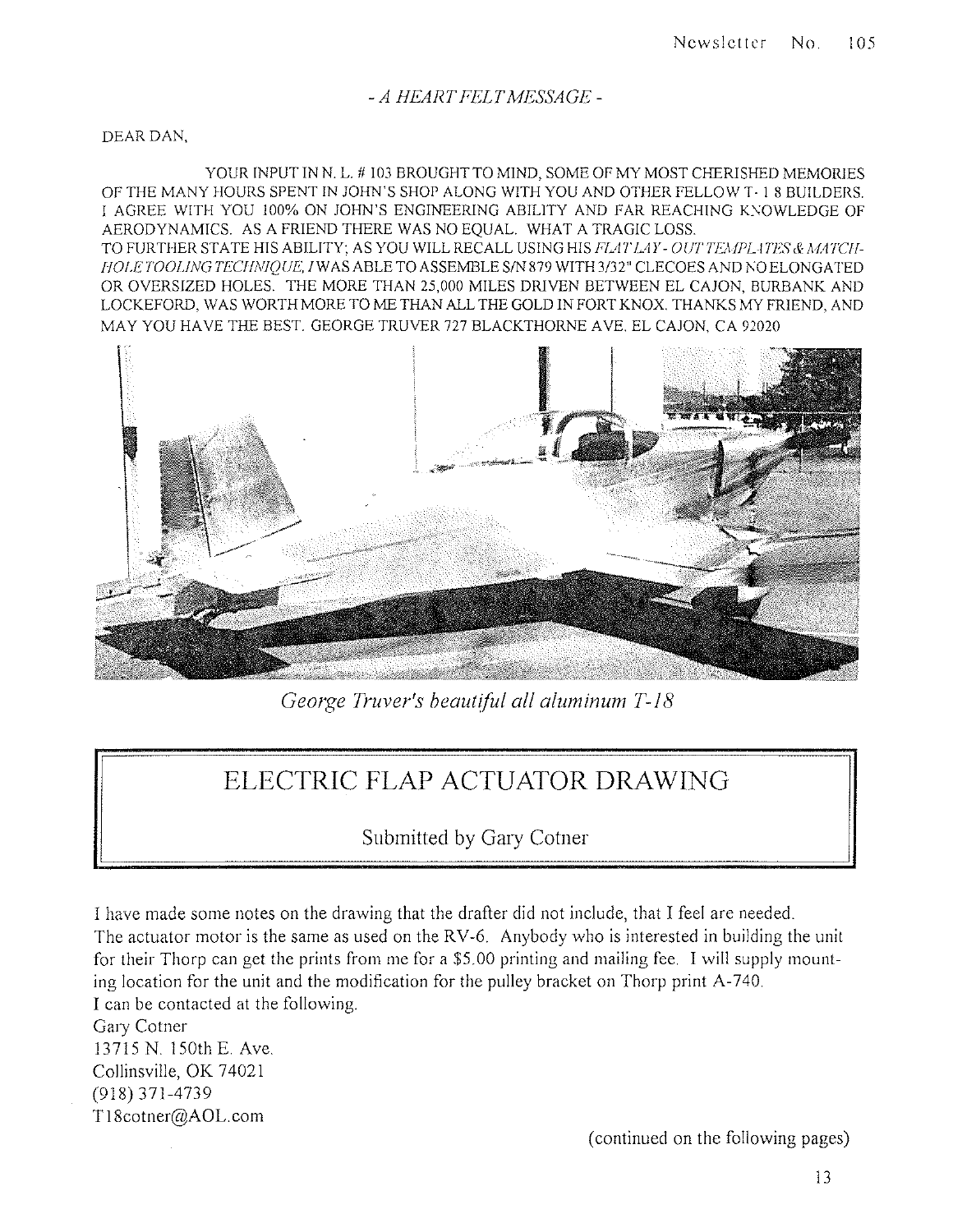

14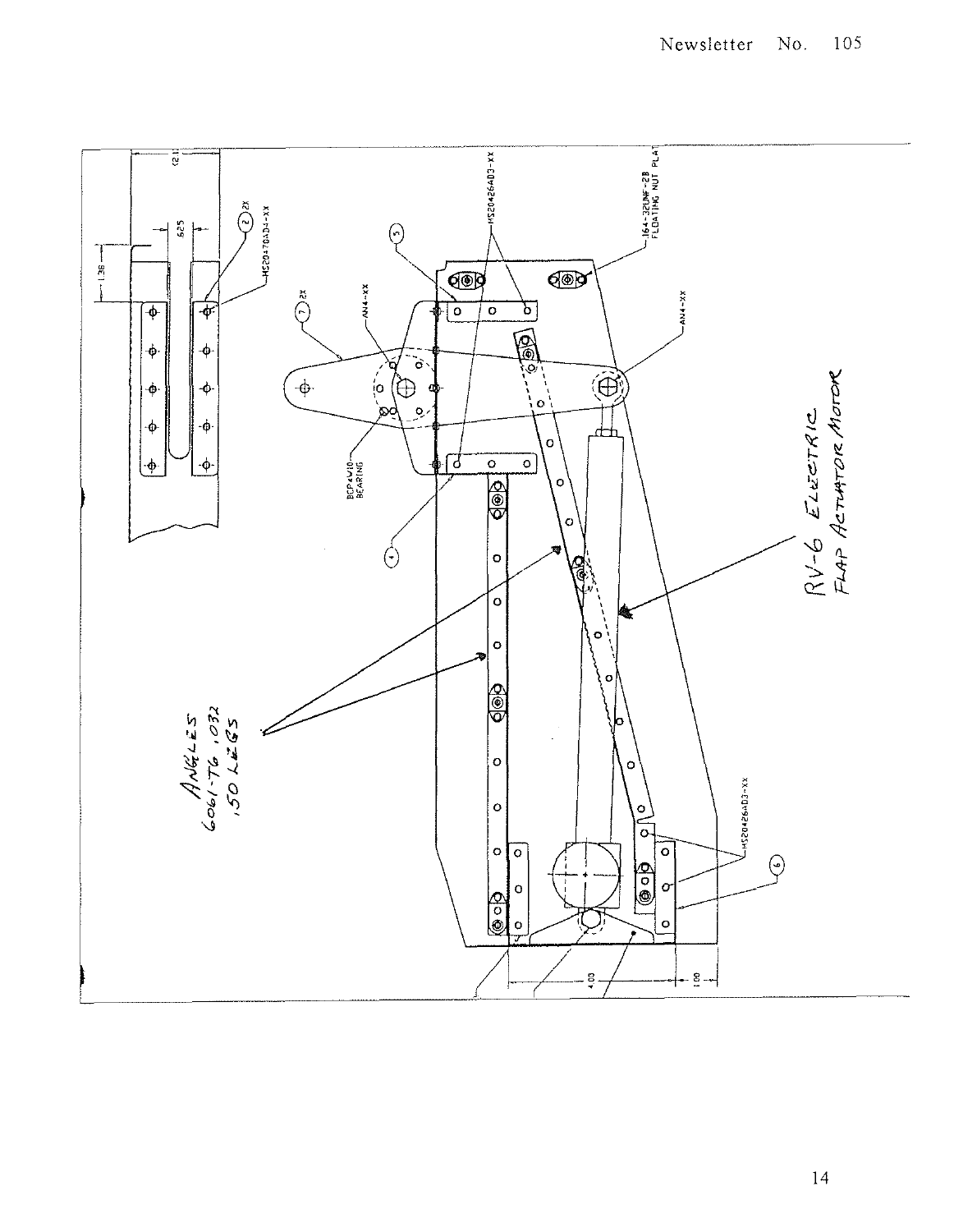

 $+5$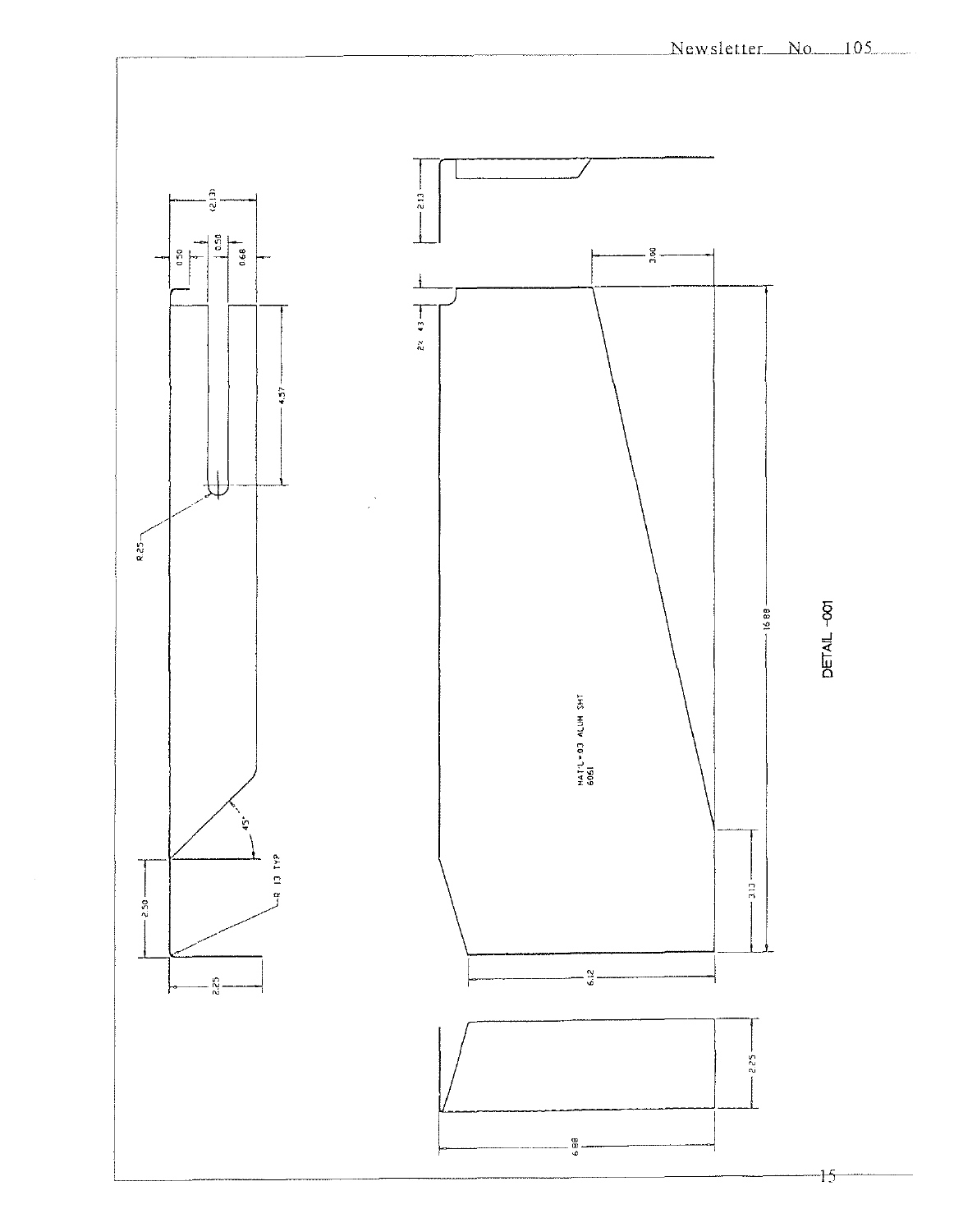

 $\overline{5}$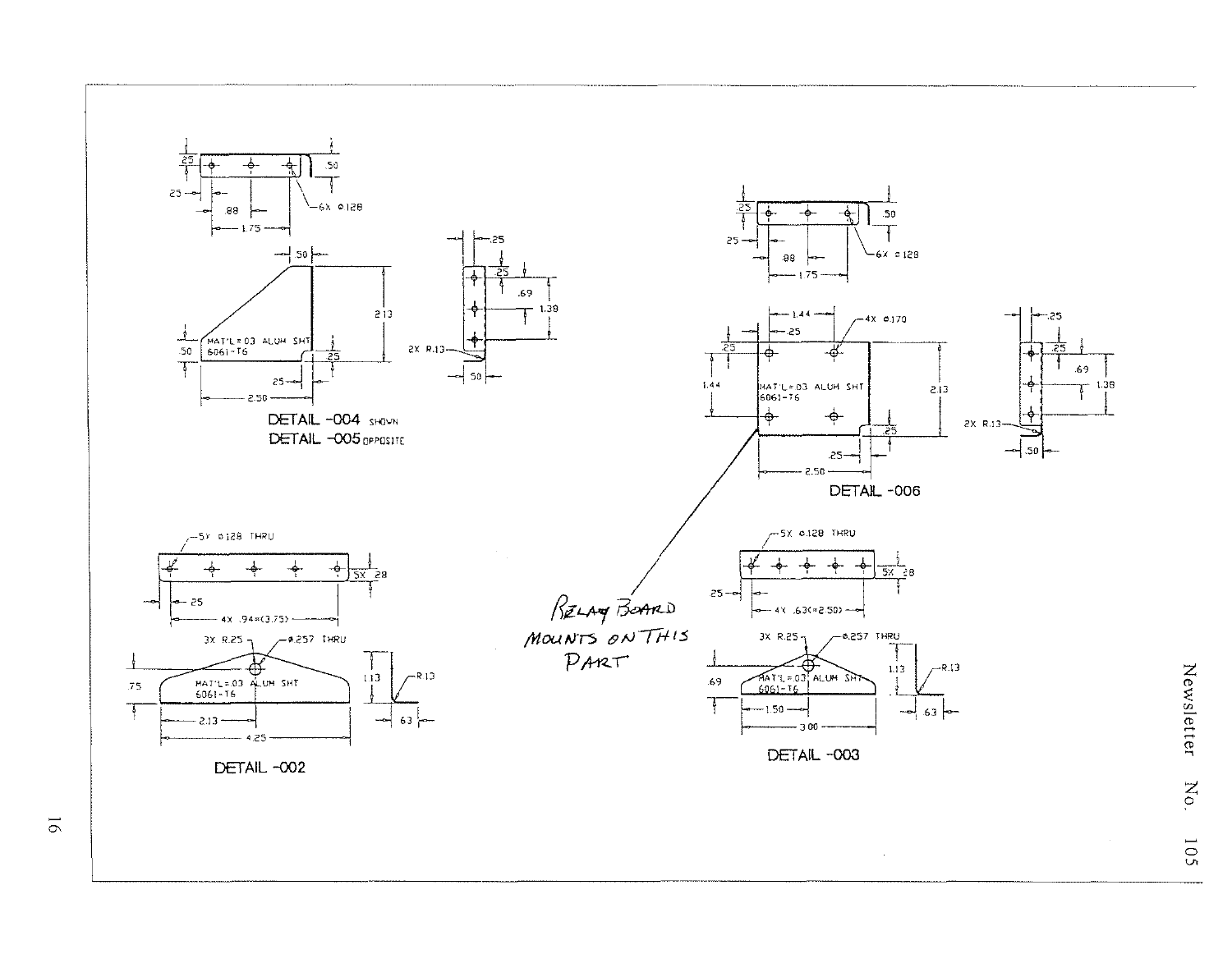

Newsletter  $\rm No.$ 105

 $\Box$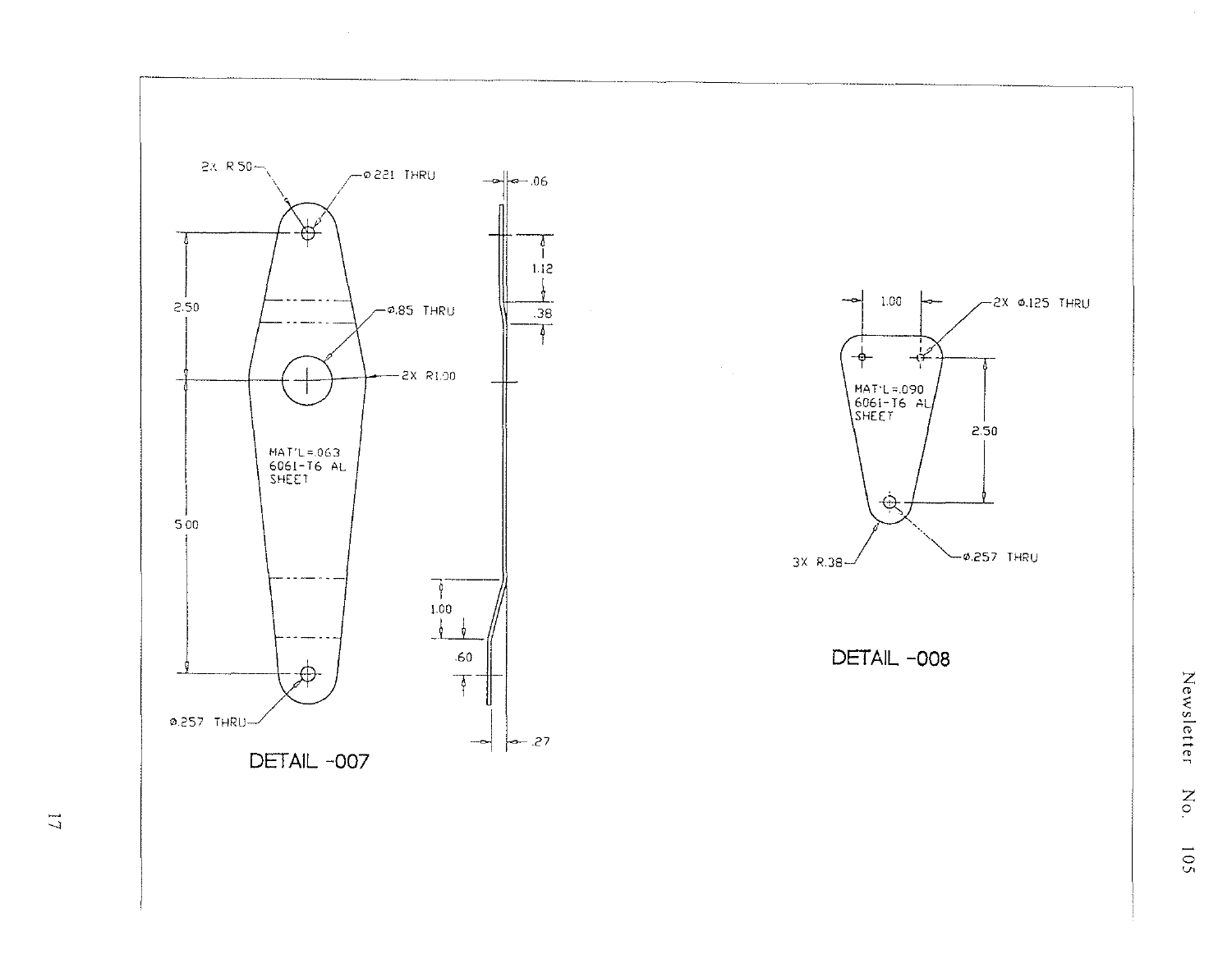

## **SUN 'N FUN TO**  by Susan Highley **PLACERVILLE**

Our T-18 has taken us many delightful places over the years. In September, it took us from Lakeland, FL, to Placerville (Hangtown), California, for a west coast T-18 fly-in. We left home early one morning just after Labor Day and flew to Branson, Missouri, arriving in the early afternoon. The flight was a good one, but the reception at Branson was even better. The FBO there is run by the University of the Ozarks, Hard Work U., a private Presbyterian school nearby. The kids run the whole operation from pumping gas to renting cars ... you name it, they do it. They also keep the terminal building clean. Many students at the school are able to earn their way through 4 years of education, without paying a cent. There's lots of outside labor involved, but it's possible. There is a supervisor on the scene, but he's support staff only. It's been a long time since we've had someone sprint out to the plane to help us with our luggage. We rented a car and toured the area ... very pretty with lots of things to see and do. We chose to spend only one afternoon there, as we had other places to go.

The second day we flew across the plains, arriving in Cheyenne, Wyoming, early in the afternoon. Our son, daughter-in-law, and grandson are stationed at F.E. Warren AFB there. After a pleasant evening with them, we were off again, this time heading for California.

The scenery changed dramatically as we headed west, with airports becoming fewer and farther between, we were forced to make more stops so that we'd have fuel at the right time. Fueling possibilities were fewer too, because sometime the attendant just wasn't there ... maybe home eating lunch or whatever. We headed to Rock Springs, Wyoming, first, it having been recommended to us. We were advised to go to the terminal building for fuel, because the facilities there were better. Unfortunately, our informant forgot to tell us that the fuel truck had to come to the terminal from another area and couldn't do so when there was an airliner taxiing to the gate. We went into the terminal building to be sure the fuel truck was indeed coming over and became "trapped" inside, also due to the arrival of the airliner. Nevertheless, we got our fuel and slipped out before we were once again stuck.

Our second stop of the day was at Ogden, Utah, where the CAF B-29,"Fifi", was on display. She was on her way to the Reno Air Races with the scheduled stop-over in Ogden. The approach to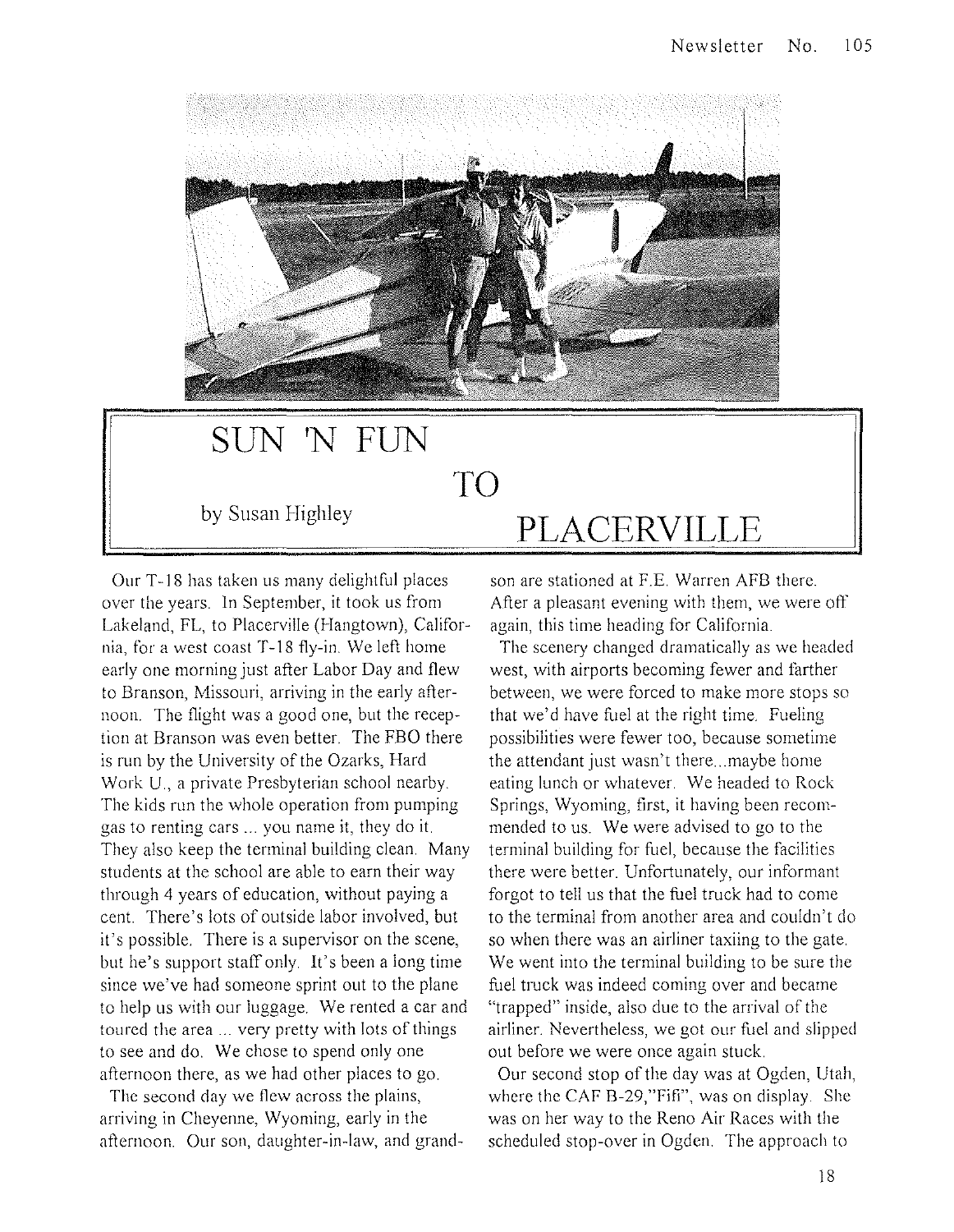Ogden was most interesting, with a choice of either the North Ogden Canyon or the Weber Canyon. Since we had lived in the area at one time, we were familiar with the choices. The trip through North Ogden Canyon gave us a breathtaking view. (When we moved to the Ogden area in 1976, our house-hunting experience was a little tougher, as Bob was a few years into the T-18 building process and we now had to incorporate an airplane workshop into our house requirements. Gone were the days when we only had to consider number of bedrooms and baths. To  $\approx$ complicate things even more, we had cold weather to deal with, so the garage workshop wasn't necessarily a viable opportunity. We finally found a house with a basement workshop that had a widc cntry from the outside directly into the basement. Many times the fuselage was clecoed together for a dry run up the outdoor stairs. Ifit would go up the steps with the clecoes sticking out, it would surely fit when it was riveted. As luck would have it, the project didn't get to that point in Utah, but we were prepared.) It was a beautiful day in Ogden and we enjoyed watching the folks coming to see Fifi while we ate lunch.

From Ogden, we flew across the Great Salt Lake and then over the Salt Flats. This is an amazing sight, unlike any we'd experienced on other trips. The weather was clear, so we could see for miles.

After one more stop in Elko, Nevada, we headed for Reno and Lake Tahoe and on to Placerville. Coming from the east in the afternoon, Reno looked very different, hiding in the shadows of the mountains. Lake Tahoe is beautiful and huge. It seems to go on for miles.

We arrived at the Placerville Airport midafternoon in time to help a bit with the preparations. We were delivered to our motel and then Bob went off to locate a rental car and investigate the area a little more and meet some more of the folks. Dinner that night was at the local Elk's Club and was fun. It was a very informal setting with a lot of opportunity to talk and get to know one another. Lots of stories were being shared and appreciated. It was a great time.

The next morning, Saturday, we took a brief tour of the town. It's quite quaint with an interesting old hardware store with wooden

floors and lots of nuts, bolts, and gadgets. We had breakfast at an outdoor cafe that was great. It was another beautiful day at the airport with Thorps coming and going almost constantly. Unlike our east coast group, these folks were likely to come for an hour or so and then go back home. I guess that many of them live relatively close and could do that. There were over 30 planes there, with everybody having a good time. The setting there is perfect for such events, as there is a small parklike area next to the hangar with trees and picnic tables...great for sitting and visiting and sharing stories. Lunch was at a Mexican restaurant "in town" followed by an afternoon of flying and forums. A group got together and flew out to a nearby airport that was hosting a Cessna 1201140 group. Dinner was a steak affair in the "park". We met lots of very nice people, some that travel to Oshkosh and Sun 'n Fun yearly, so we'll see them again. Bob received the award for the most rides given... something that he loves to do.

Our trip back to Cheyenne on Sunday was a reverse of the trip out, encountering people on their way to Reno for the races. Again, the visibility was great and the trip a good one.

After spending five days in Wyoming, we headed for home, once again stopping in Branson, but this time only for fuel. Wanting to got a little farther, we got down into Alabama by late afternoon, not knowing exactly where we wanted to stay for the night. We stopped in the far northwestern corner of Alabama at a small airport that professed to have fuel. And they did, but, unfortunately, they didn't have power to the pump. After about 30 minutes of trying, Bob gave our apologies and we looked for another airport. I called the FBO at Jasper, Alabama, to inquire about their hours of operation and the owner said they would stay open until we arrived. When we got there, they offered a car to get something to eat, but ultimately let us take the car for the night and even suggested a nice motel and a restaurant for dinner. They were most helpful and these tired travelers surely appreciated the extra courtesy.

After a good night's rest, we flew back home to Lakeland, weary but satisfied. Our Thorp had taken us to yet another part of our country and brought us home safely.